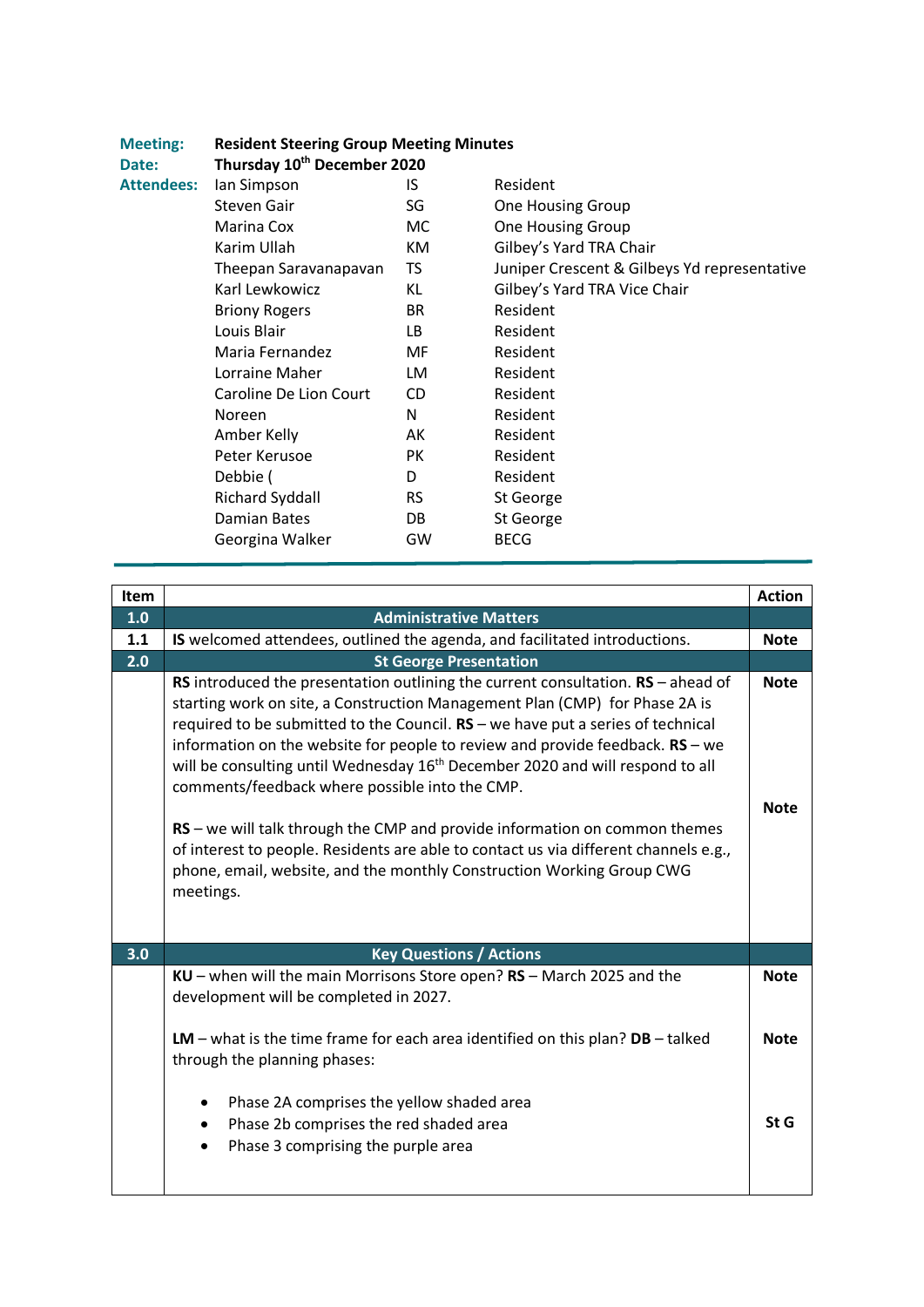| Noting this is an extremely high-level overview and some phases run                      | <b>Note</b> |
|------------------------------------------------------------------------------------------|-------------|
| concurrently to each other in terms of construction activity.                            |             |
|                                                                                          |             |
| $KL - it$ would be helpful to have clear dates on the CMP that correlate with the        |             |
| colours.                                                                                 |             |
|                                                                                          |             |
| $RS$ – we can do this for you – post meeting indicative timescales as follows:           |             |
|                                                                                          |             |
| Phase 2A comprises the yellow shaded area (March 2021 to July 2022)                      | <b>Note</b> |
| Phase 2b comprises the red shaded area (March 2022 to March 2024)<br>$\bullet$           |             |
| Phase 3 comprising the purple area (July 2022 to early 2027)<br>$\bullet$                |             |
|                                                                                          |             |
| Noting this is an extremely high-level overview, some phases run                         |             |
| concurrently to each other in terms of construction activity and                         |             |
| programme subject to further development.                                                | <b>Note</b> |
|                                                                                          |             |
|                                                                                          |             |
| KL – when does demolition start? $DB - 8th$ March. KL – then what? $DB -$ then           |             |
| piling rigs will start to bore holes into the ground to from a retaining structure       |             |
| eventually allowing for excavation works.                                                |             |
| KL - after the 12 weeks of demolition, what are the timeframes for those works?          |             |
| DB - the basement box will then be formed and will take approximately one year.          |             |
| KL - when doing the foundations, this will be a momentous time for us as we will         |             |
| be getting all of the vibrations, noise, dust etc. DB - the levels of vibrations will be |             |
| minimal, there are other forms of piling that allows vibrations, but we will not be      |             |
| using those techniques. $KL$ – there will be noise though? $DB$ – yes, but more like a   |             |
| a diesel engine.                                                                         |             |
|                                                                                          | <b>Note</b> |
| $LM$ – there were a lot of vibrations from the works that took place on the              |             |
| temporary store. I live in Juniper Crescent and I have felt vibrations from the          |             |
| works on Chalk Farm Road, so I am concerned what will happen when your works             |             |
| get closer. $DB$ – the biggest risk of vibrations will be during the initial demolition  |             |
| phase (this will likely be over a 12-week time frame).                                   |             |
|                                                                                          |             |
| KL - what would you say would be the noisiest activity and how do you rate this?         | St G        |
| $DB$ – demolition would be the noisiest from our understanding. $KL$ – how would         |             |
| you rate construction relative to demolition noise-wise? DB - I cannot quote             |             |
| figures in terms of decibels, but demolition will be the loudest because we have         |             |
| to break concrete. $KL -$ will this be done within strict hours? $DB -$ 8am to 6pm       |             |
| Monday - Friday and 8am - 1pm Saturday (no works on Sunday or public                     |             |
| holidays). DB - we will try to break as much as we can during the week, but we           |             |
| do have permission for works on Saturday. $LM -$ is there flexibility as lots of         |             |
| people are working from home and 8am to 6pm is a long time to endure noise.              |             |
| DB - we have no intention to start breaking at 8am all the way until 6pm. We will        | <b>Note</b> |
| only conduct certain works when needed.                                                  |             |
|                                                                                          |             |
|                                                                                          | St G        |
| KU - just to clarify, in March 2021, you will start demolition works for 12 weeks?       |             |
| DB - yes and this will also involve removing the top part of the store, removing         |             |
| the substructure etc. $KU$ – further clarification, the yellow area will be finished by  |             |
| August 2022? That is when the foundation will finish, and you will start building?       |             |
| DB - yes, but there will be slight overlap. Overall, you will see start to see the       | St G        |
| building come up.                                                                        |             |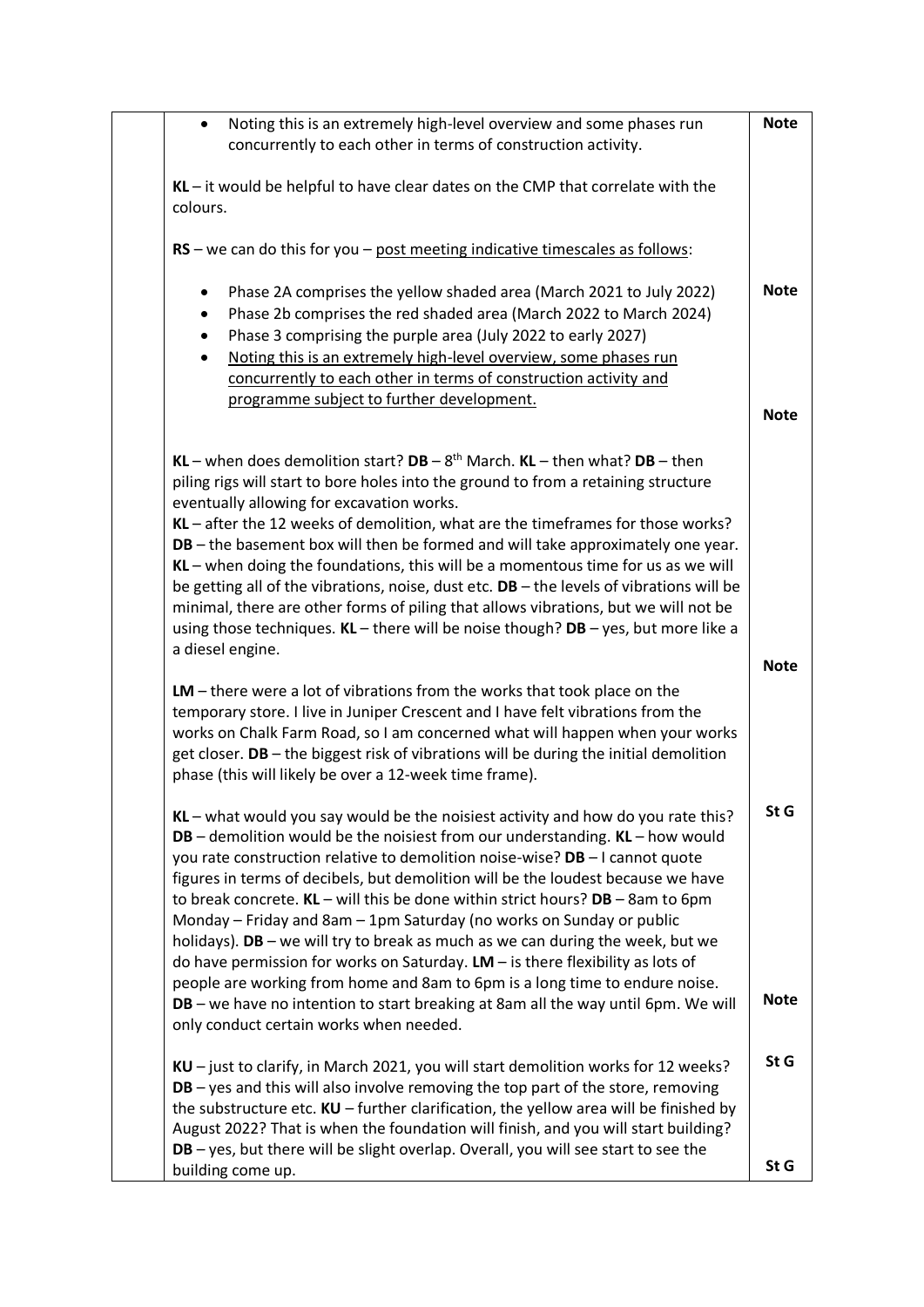| LM – will there be no access from Juniper Crescent to Gilbey's Yard? $DB - no$ ,<br>there will be no access. $KU$ – and this will last for five years. $LM$ – this means that<br>children will have to walk a mile to get to school. KU - could St George set up a<br>school bus run as this will be a disruption caused by your redevelopment? LM -<br>there is going to be a backlog trying to get down the road in the morning (which<br>is already bad). $RS$ – we recognise there will be disruption, it is helpful if you let<br>us know everything that you anticipate being impacted. $LM - I$ am saying this<br>now so it can be minuted.                                                  | St G<br>St G               |
|-----------------------------------------------------------------------------------------------------------------------------------------------------------------------------------------------------------------------------------------------------------------------------------------------------------------------------------------------------------------------------------------------------------------------------------------------------------------------------------------------------------------------------------------------------------------------------------------------------------------------------------------------------------------------------------------------------|----------------------------|
| $KL$ – what is the significance of the name 'Welfare Village'? $DB$ – it will be a<br>welfare area for site staff.                                                                                                                                                                                                                                                                                                                                                                                                                                                                                                                                                                                  |                            |
| SG - there will be hoarding along the existing alleyway from Gilbey's Yard to the<br>Morrisons site. are there any plans for hoarding on the opposite side so this does<br>not turn into an ASB hot spot? DB - we would need OHG's consent for this, but<br>we could erect hoarding if you wanted it.                                                                                                                                                                                                                                                                                                                                                                                               | <b>Note</b><br><b>Note</b> |
| $KL$ – how close will the welfare village be to Gilbey's Yard? $DB$ – we can find out<br>and let you know. KL - would be good to know how close as there is a patch of<br>green in between. KL - can you also respond to LM's concerns about school runs?                                                                                                                                                                                                                                                                                                                                                                                                                                           |                            |
| $KU - I$ would encourage GY side of that pathway being boarded off as it would<br>become an unnecessary open space and not serve any purpose that could turn<br>into an ASB hot spot (I am speaking as the Chair of Gilbey's Yard in that respect).<br>DB - we will take this away and discuss with OHG (would need their permission).                                                                                                                                                                                                                                                                                                                                                              | St G                       |
| CDL - can you arrange to have the toilets stationed away from side where houses<br>are. DB - these will be plumbed in. CDL - regardless, the smells will be awful. DB<br>- thanks for noting and we will take this point away.                                                                                                                                                                                                                                                                                                                                                                                                                                                                      |                            |
| RS noted the training to be given to staff members on site. KU - your staff should<br>have training regardless to ensure they do not misuse tools and equipment. RS<br>noted he highlighted this point to reflect St George's standards re. best practice.                                                                                                                                                                                                                                                                                                                                                                                                                                          | <b>Note</b>                |
| $KL$ – when you were doing your preparation work, it was done very early in the<br>morning and was hugely annoying for residents. DB - there was an incident<br>where machinery was delivered quite early. Retrospectively, we apologised for<br>this and spoke with Steve directly. We rescheduled some of our investigations<br>that were due in view of his personal needs. $DB - We$ have been working on land<br>that is not yet ours and is still controlled by Morrisons. We want to emphasise we<br>are taking this seriously and are trying to ensure minimum impact to residents.                                                                                                         | <b>Note</b>                |
| <b>CDL</b> – London can have unpredictable weather and pollution at times. If there are<br>days where it is advised not to go out due to high levels of dust, pollution, strong<br>winds etc., is this enough to stop your works? There are children on the estate<br>and people with lung conditions. $DB - if$ there are adverse weather conditions,<br>we would stop works until this improves. $CDL -$ is someone monitoring this, or do<br>we have to do it? If someone is monitoring, can we get their contact details? $DB -$<br>all contact information will be present on hoardings and via other channels of<br>correspondence for you (but we are hoping that it will not come to this). | St G                       |

T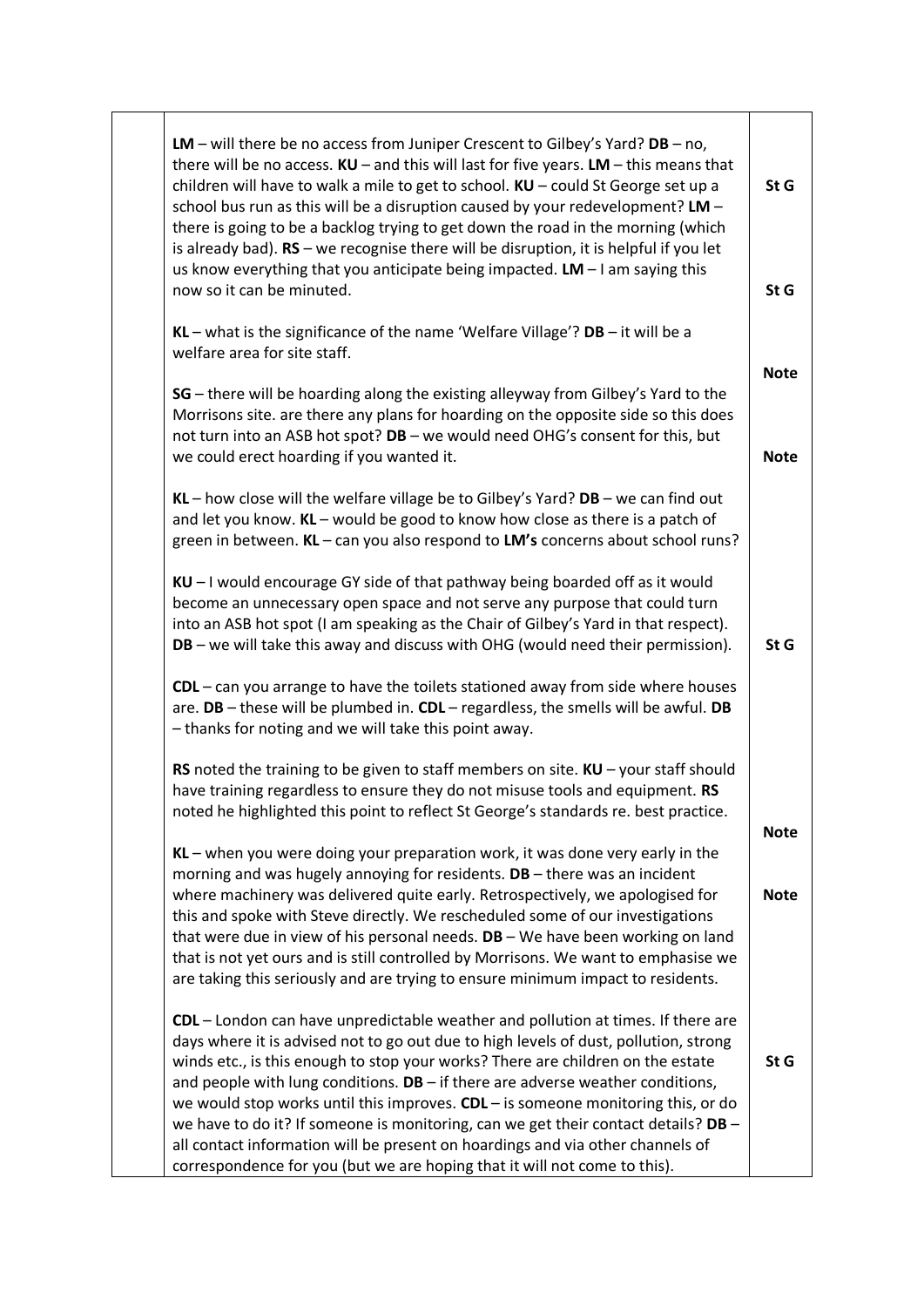| $KU$ – what does 'daytime hours' mean? $DB$ – 8am to 6pm are our working hours.<br>KU - I just want to ensure that 'day' will not constitute anything earlier than 8am.                                                                                                                                                                                                                                                                                                                                                                                                                                                                                                                                                                                                                                                                                                                                       |                     |
|---------------------------------------------------------------------------------------------------------------------------------------------------------------------------------------------------------------------------------------------------------------------------------------------------------------------------------------------------------------------------------------------------------------------------------------------------------------------------------------------------------------------------------------------------------------------------------------------------------------------------------------------------------------------------------------------------------------------------------------------------------------------------------------------------------------------------------------------------------------------------------------------------------------|---------------------|
| TS – have trigger levels been agreed with Camden? $RS$ – not yet this needs to be<br>assessed by various teams first before being agreed, TS - what happens if levels<br>are breached? RS - we can implement a process to ensure action is taken in cases<br>of exceedances. $RS - I$ do not think we have a process agreed to inform residents.<br>$DB$ – this is correct, we aim to control issues before the arise and we have the<br>required equipment needed if there is an issue allowing us to act accordingly. RS<br>- you also have the community channels to contact us or raise a query.                                                                                                                                                                                                                                                                                                          | St G                |
| LM - will the pavement leading up to Juniper Crescent be wide enough for social<br>distancing? $RS$ – we will not be changing the pavement. $LM$ – the other side of<br>the road will not be in use as you are taking it out of action, so something is<br>required for social distancing as this is our only access in and out. DB - there will<br>be less people going up and down as Morrisons will no longer be there. LM -<br>most who go to Morrisons do so via bus or car. There are still 120 families that<br>live here. You talk about well-being and the safety of your staff, but what about<br>the wellbeing and safety of my family and neighbours? Covid-19 will not be gone<br>by March 2021.                                                                                                                                                                                                 | St G<br>St G        |
| TS - there is no lighting at the top of Juniper Crescent, so it is important to set<br>this up before sending HGVs up there (near the roundabout). $RS - OHG$ told us<br>about this and we have contacted Morrisons about it as this is still their land and<br>they are looking into it. Once we take the site, street lighting is something we will<br>implement and maintain. $KU -$ we would want this fixed and implemented before<br>works start in March 2021 so we hope you can get this. $RS - I$ have personally<br>contacted Morrisons and they said they are looking into it. $TS$ – this was first<br>raised 13 months ago. $RS$ – we hope your previous experience with us (re. the<br>temporary crossing request by residents who attended the CWG) is testament<br>that we take your comments on board and enforce actions. $RS - I$ will be working<br>with OHG and Morrisons on this issue. | <b>Note</b><br>St G |
| $LM$ – we have seen extra rat activity onsite, what can be done to mitigate this?<br>$DB - we will take this point away and look into it.$                                                                                                                                                                                                                                                                                                                                                                                                                                                                                                                                                                                                                                                                                                                                                                    | <b>Note</b>         |
| $(?)$ – is there a possibility of building a pathway via gate 2 to connect Gilbey's and<br>Juniper? DB - this is not something we can facilitate due to insurance purposes<br>based on our vehicles and machinery working in the area. $KL - if$ you are shutting<br>off one end of the alleyway, this leaves the next end for unsavoury activity. DB -<br>we touched on this point earlier and will discuss further with OHG. $KL$ – how can                                                                                                                                                                                                                                                                                                                                                                                                                                                                 | <b>Note</b>         |
| you do this without impacting residents overlooking in flats? DB - this will be<br>accessible from our side, the 8ft hoarding will sop people getting down there.                                                                                                                                                                                                                                                                                                                                                                                                                                                                                                                                                                                                                                                                                                                                             | St G                |
| BR - could there be a marshalled route through at school times? DB - this is not a<br>safe flat level and we need to reduce levels across the site. $KU$ – we need to get<br>rid of the idea of pedestrians near this site because it is not safe. $DB$ – exactly.                                                                                                                                                                                                                                                                                                                                                                                                                                                                                                                                                                                                                                            |                     |
| <b>PK</b> – can we have a copy of the presentation we are seeing? $RS$ – yes, lan can<br>share this with you.                                                                                                                                                                                                                                                                                                                                                                                                                                                                                                                                                                                                                                                                                                                                                                                                 | St G                |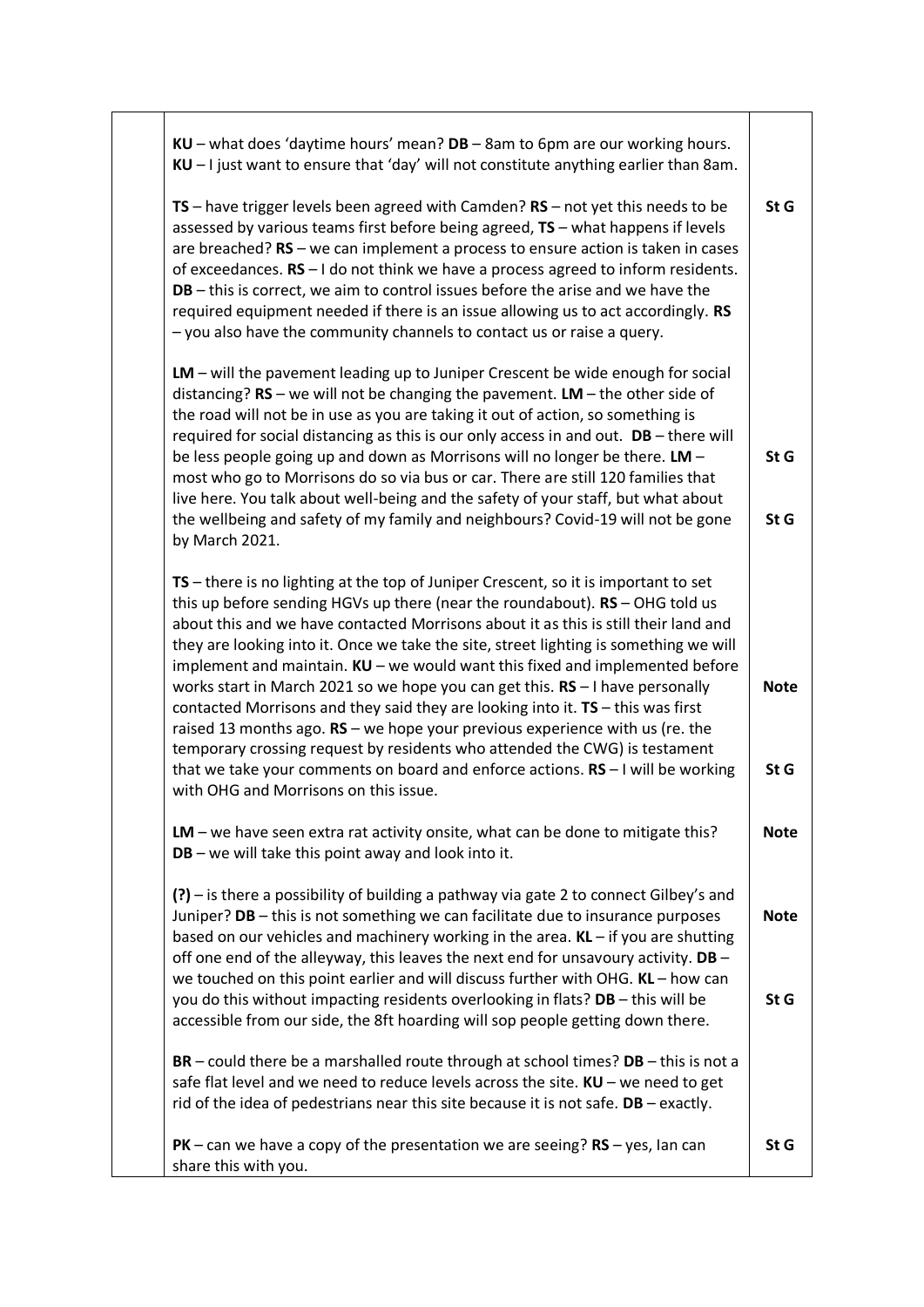|     | $MC$ – are there going to be any apprenticeships schemes offered to the local<br>community? DB - we have apprenticeship schemes with our contractors, and it is<br>contractual that they must provide a certain number of apprenticeships.<br>LM – how many jobs will be created? $RS - 73$ apprenticeships, 20 work<br>experience placements, 20% local labour and we are working with the Kings Cross<br>Partnership to advertise with them. It is written into our contracts to deliver this.<br>$KU - I$ hope barriers are in place because the piling will be right near my home.<br>$DB - it$ is easy for me to sit here and say that we are not a developer that will<br>carry on regardless of the costs, but we take pride in the schemes we deliver and<br>how we deliver them, and we want to continue having dialogue with you. MF -<br>would be good for you to share details of work opportunities as there are a<br>lot of young people on the estate looking for work and this could be a plus for us. | St G                    |
|-----|------------------------------------------------------------------------------------------------------------------------------------------------------------------------------------------------------------------------------------------------------------------------------------------------------------------------------------------------------------------------------------------------------------------------------------------------------------------------------------------------------------------------------------------------------------------------------------------------------------------------------------------------------------------------------------------------------------------------------------------------------------------------------------------------------------------------------------------------------------------------------------------------------------------------------------------------------------------------------------------------------------------------|-------------------------|
|     | LM - the access to and from Juniper Crescent is my biggest concern as this will be<br>7 years. Children going to school use this access and it is being taken away from<br>them. Please think about what you can do to make their lives easier. KL - when<br>will you come back to us with answers? $RS$ – once the consultation ends, we will<br>produce a report to the council noting how we are responding to comments.<br>Therefore, I would like to say if not the end of next week, then the following<br>week (this side of Christmas / 2 weeks' time).                                                                                                                                                                                                                                                                                                                                                                                                                                                        | St G $/$<br><b>BECG</b> |
|     | $KU$ – can we have this meeting again prior to the start of works maybe in January<br>or February so we have a more updated outlook on progress and what is<br>happening with the CMP in terms of the project overall. RS - that is the purpose<br>of the CWG which we hope for you to attend. $KU -$ but we are the most affected.<br>You cannot say you want dialogue with us and then step back from having<br>another meeting like this early next year. In that case what was the point of this<br>meeting? SG - just to clarify, we invited St George this evening to speak with<br>residents as there was only one resident at the last CWG. KL - would be nice to<br>do this again in January, can OHG organize this? How will you answer? Agreed for<br>further discussion on this point.                                                                                                                                                                                                                     |                         |
|     | $RS - BECG$ will produce the report, IS can circulate this to residents. $DB - I$ would<br>be happy for us to meet again in February. KL - but if something changes before<br>then, January 2021 would be ideal as there will still be time for our input.                                                                                                                                                                                                                                                                                                                                                                                                                                                                                                                                                                                                                                                                                                                                                             |                         |
| 4.0 | <b>Questions raised in the Zoom Chat Box</b>                                                                                                                                                                                                                                                                                                                                                                                                                                                                                                                                                                                                                                                                                                                                                                                                                                                                                                                                                                           |                         |
|     | $TS - I$ had 3 questions:<br>1. Have you provided adequate vehicle holding areas within the site (to<br>avoid tipper trucks parked along the main roads in the mornings as they<br>were for months during the Hawley Wharf development)?                                                                                                                                                                                                                                                                                                                                                                                                                                                                                                                                                                                                                                                                                                                                                                               | <b>Note</b>             |
|     | DB - supply chain will be well averse to requirements; they will be told to come<br>promptly, and we will have space on site to hold vehicles. Hawley was quite<br>small; we will not be clogging up roads.                                                                                                                                                                                                                                                                                                                                                                                                                                                                                                                                                                                                                                                                                                                                                                                                            | <b>Note</b>             |
|     | 2. From my experience I am not convinced the CFA piling will only be as<br>loud as a diesel generator - especially when right up against GY<br>properties. Are you able to provide some vibration/noise numbers to                                                                                                                                                                                                                                                                                                                                                                                                                                                                                                                                                                                                                                                                                                                                                                                                     | <b>Note</b>             |